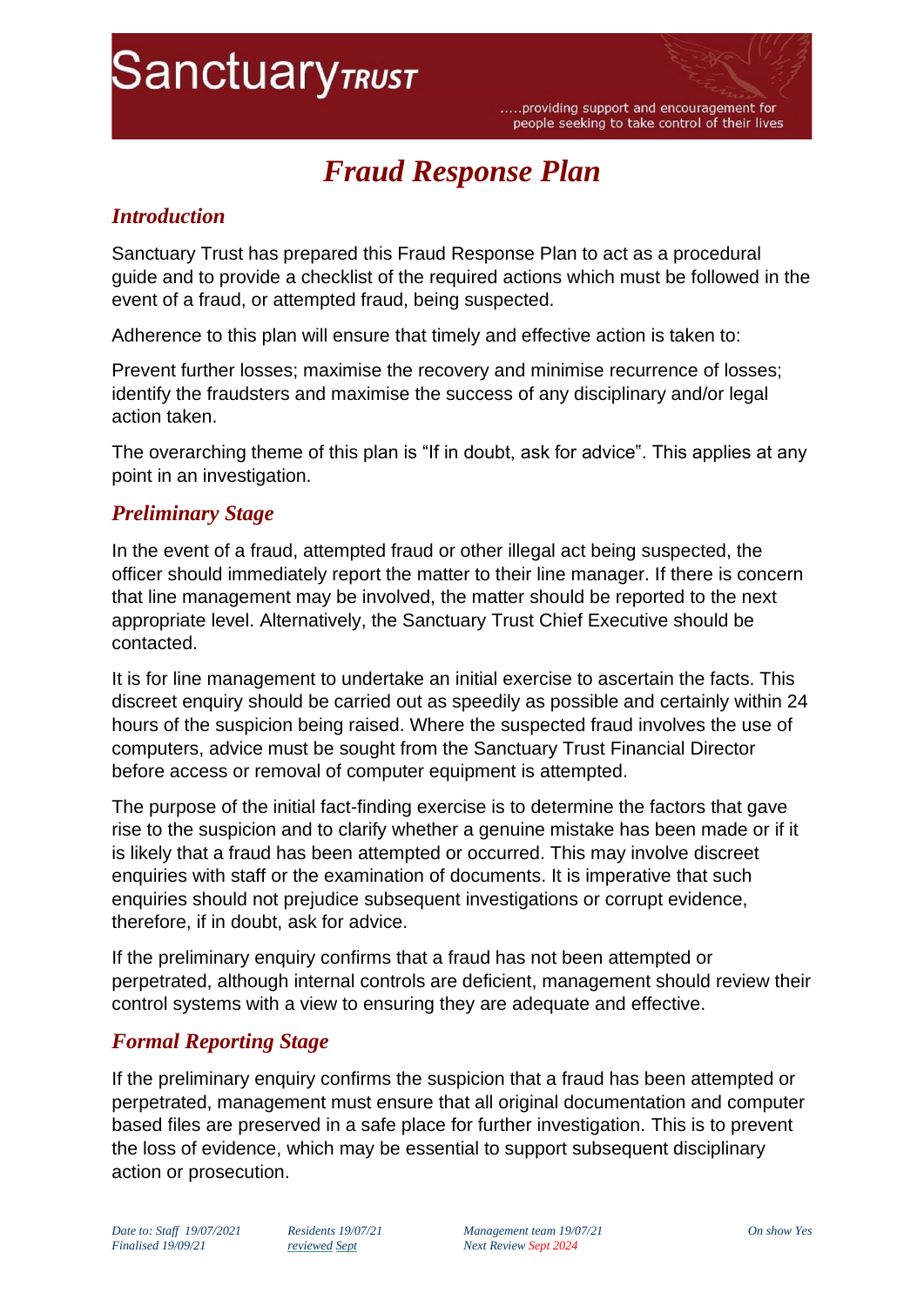The facts should be reported immediately to the Sanctuary Trust Financial Director. With respect to evidence, management should:

- Take steps to ensure that all original evidence is secured as soon as possible
- Make a record of all evidence secured

**SanctuaryTRUST** 

• Be able to account for the security of all evidence at all times after it has been secured, including keeping a record of its movement and signatures of all persons to whom the evidence has been transferred – for this purpose all items of evidence should be numbered and descriptively labelled

Not alter or amend evidence in any way

• Keep a note of when they came into possession of the evidence (this will be useful later if proceedings take place).

To remove any threat of further fraud or loss, management should immediately change/strengthen procedures and if appropriate, suspend any further payments pending full investigation.

### *Action Required for Internal Fraud*

Where there is the suspicion of staff being involved (internal fraud) the Manager should notify the Sanctuary Trust Financial Director immediately.

The Sanctuary Trust Financial Director will decide on the appropriate course of action including the full formal investigation arrangements. Officers who are independent from the management of the business unit should determine the scope of the investigation. The investigation should be conducted by at least two officers, one of whom is trained in investigative techniques and independent of the area under scrutiny. An individual qualified in the use of the Police and Criminal Evidence (PACE) Act may be commissioned if appropriate. The Sanctuary Trust Financial Director will appoint such an officer as required.

The Sanctuary Trust Financial Director will seek advice from other sources including computer forensic technology experts and/or counter fraud specialists in circumstances of internal fraud. The Sanctuary Trust Financial Director / Investigating Officer may use a computer forensic technology expert in order to extract any potential evidence from hard drives, or any other form of electronic media.

The Investigating Officer will be allowed free access to all staff, premises and records in both electronic format and hard copy physical documents.

It is Sanctuary Trust's policy to suspend an individual suspected of fraudulent activity at the earliest juncture. Suspension itself does not imply guilt – it is simply another safeguard to prevent the removal or destruction or alteration of evidence.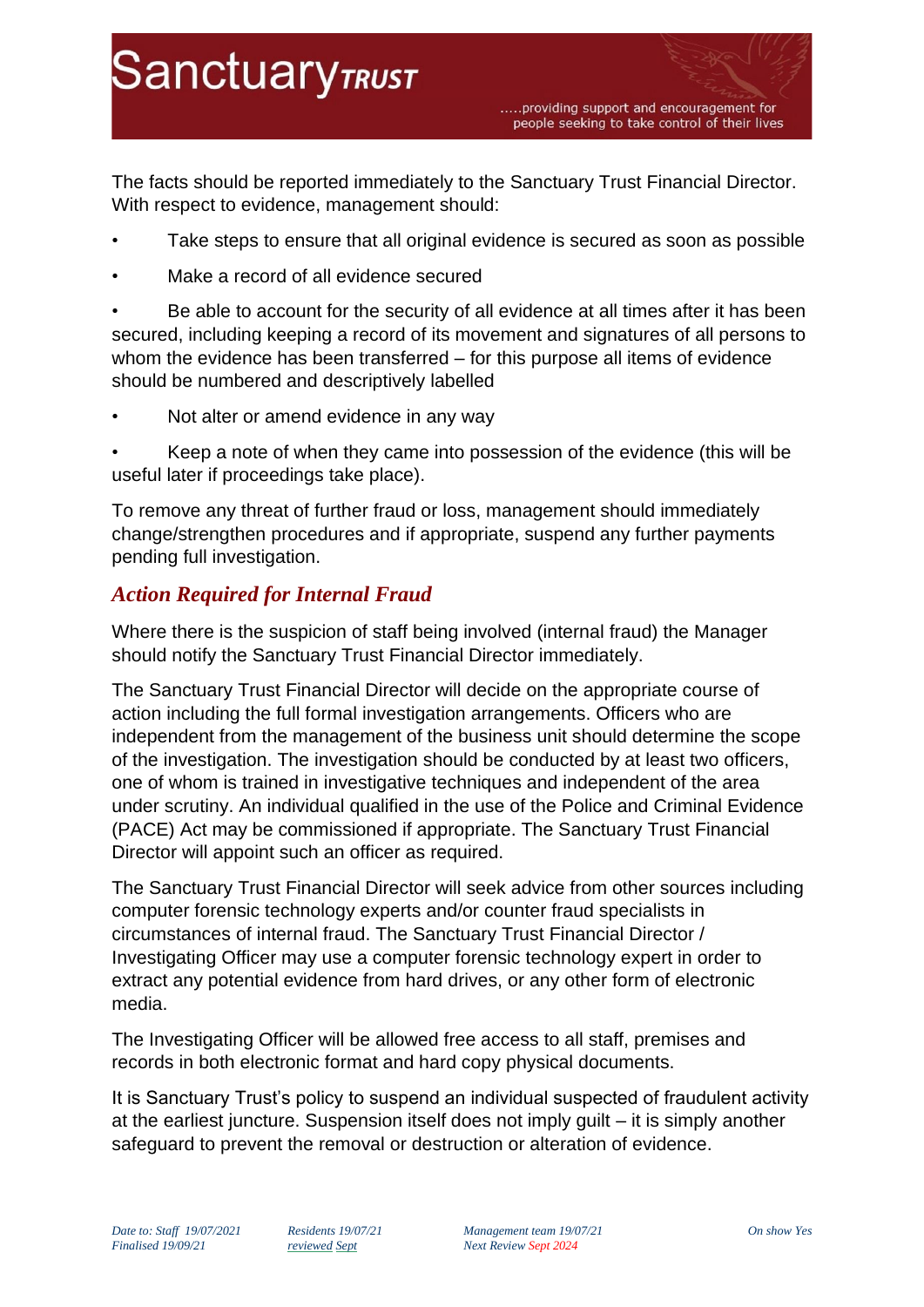# **SanctuaryTRUST**

.....providing support and encouragement for people seeking to take control of their lives

# *Action Required for External Fraud*

Where a fraud is suspected involving an external organisation or individual, it is management's responsibility to determine an appropriate course of action. If there is sufficient evidence, the Sanctuary Trust Financial Director will notify the police. Thereafter, the investigation will be guided by police advice. The Sanctuary Trust Chief Executive must be advised of all such cases prior to notification to the police.

For a fraud occurring outside the jurisdiction of the UK advice should be sought from the Sanctuary Trust Audit and Risk Committee as to the appropriate authorities to be notified.

# *Liaison with the Police Service*

The Sanctuary Trust Chief Executive (for internal fraud) and the Sanctuary Trust Audit and Risk Committee (for external fraud) should ensure that legal and/or police advice is sought where necessary.

Where actual or attempted fraud is confirmed and is of a large or complex nature, the Economic Crime Bureau is capable of carrying out investigations. Smaller cases may be referred to the local police who will be able to advise on other relevant agencies for reporting and investigation support purposes.

### *Post Event Action*

Where a fraud, or attempted fraud, has occurred, management must make any necessary changes to systems and procedures to ensure that similar frauds or attempted frauds will not recur. Additionally, if a Sanctuary Trust employee is suspected of involvement, the Sanctuary Trust Chief Executive will consider the appropriate course of action. This may range from close monitoring or supervision to precautionary suspension, however, it should be noted that suspension does not in any way imply guilt.

Following an investigation, a report will be compiled by the investigating team, documenting lessons learned from all aspects of the fraud or attempted fraud, i.e. the cause, how it was detected, the investigation process and how similar frauds or attempted frauds can be prevented in future. The report will be circulated, as appropriate.

# *Reporting Arrangements*

All frauds (suspected and proven), both internal and external, must be reported promptly in writing to the Sanctuary Trust Risk and Audit Committee/Board (where no Risk and Audit Committee operates) to allow compliance with reporting arrangements.

This guidance relates to frauds and suspected frauds affecting all Sanctuary Trust funds.